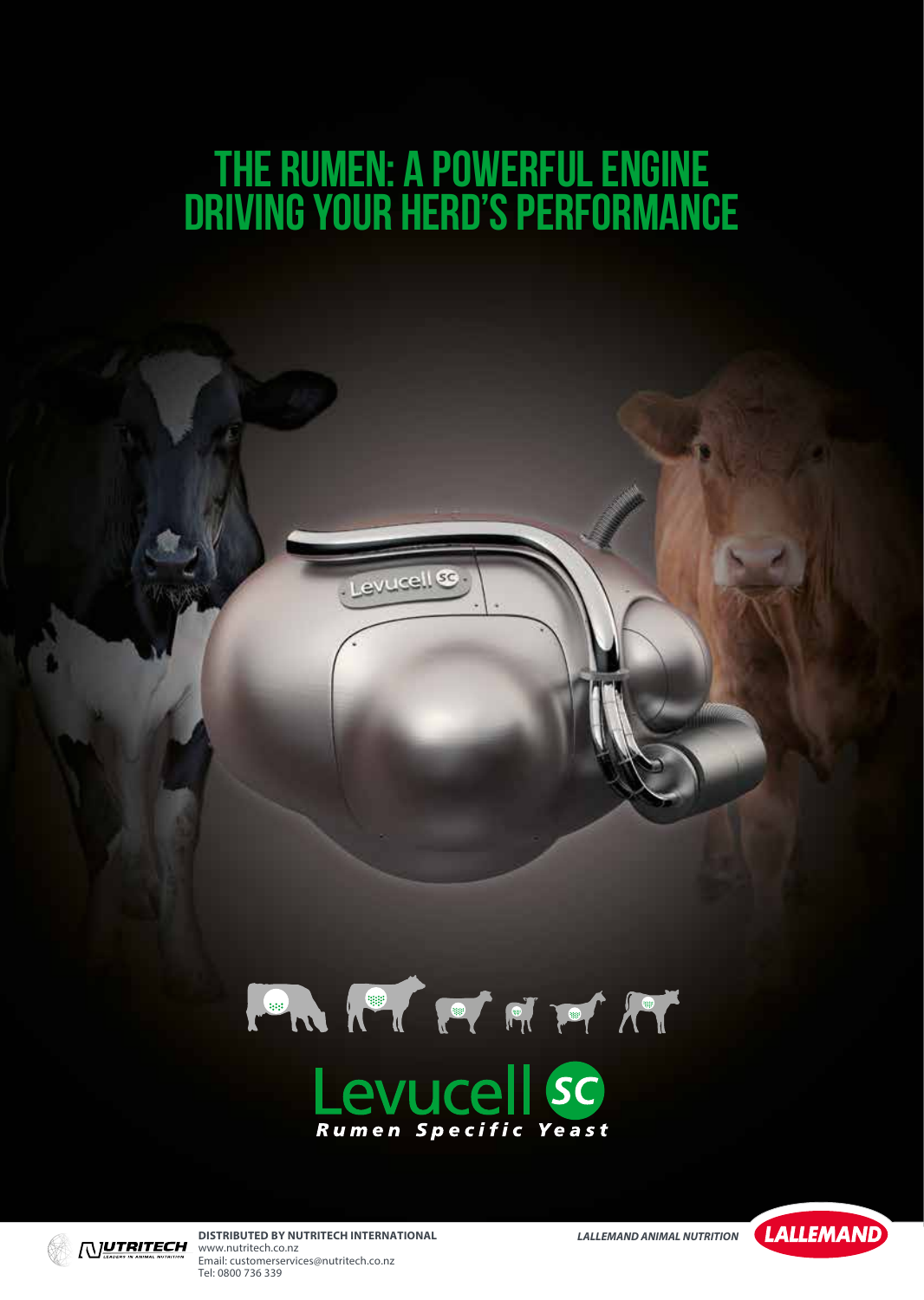## **OUR MISSION: NATURALLY ENHANCING RUMEN FUNCTION AND PERFORMANCE**

#### **The objective of modern dairy, beef and small ruminant production is to provide consumers with high quality milk and meat while maximizing income over feed cost naturally. We can help.**

**LEVUCELL SC** has been selected for its capacity to optimise rumen efficiency and milk and meat production.

#### **As part of a daily ration, LEVUCELL SC Rumen Specific Live Yeast has been proven to:**

- **•** Accelerate early rumen development of young ruminants
- **•** Increase rumen pH
- **•** Improve fibre digestion
- **•** Create a more anaerobic environment in the rumen

**LEVUCELL SC** can help you produce more, higher quality milk and meat – and make more money.

### **HOW IT WORKS**

#### **The key to maximising ruminant production and profitability is optimising rumen fermentation.**

**LEVUCELL SC** is a unique, natural, rumen specific live yeast (*Saccharomyces cerevisiae* CNCM I-1077), metabolically active and specifically selected to optimise rumen performance. This strain belongs to the *Saccharomyces cerevisiae* yeast species, widely recognized for its safe and natural properties and commonly used in food applications such as bakery, winery or brewing.

#### **With LEVUCELL SC, you can see the difference.**

**LEVUCELL SC** is essential for a healthy rumen: **A POWERFUL ENGINE DRIVING YOUR HERD'S PERFORMANCE.**

*Those symbols represent a farm assesment program of visible indicators of rumen efficiency* **BY***B*WARD

*Visit http://RuminantDigestiveSystem.com*

#### **Microbial population optimisation**

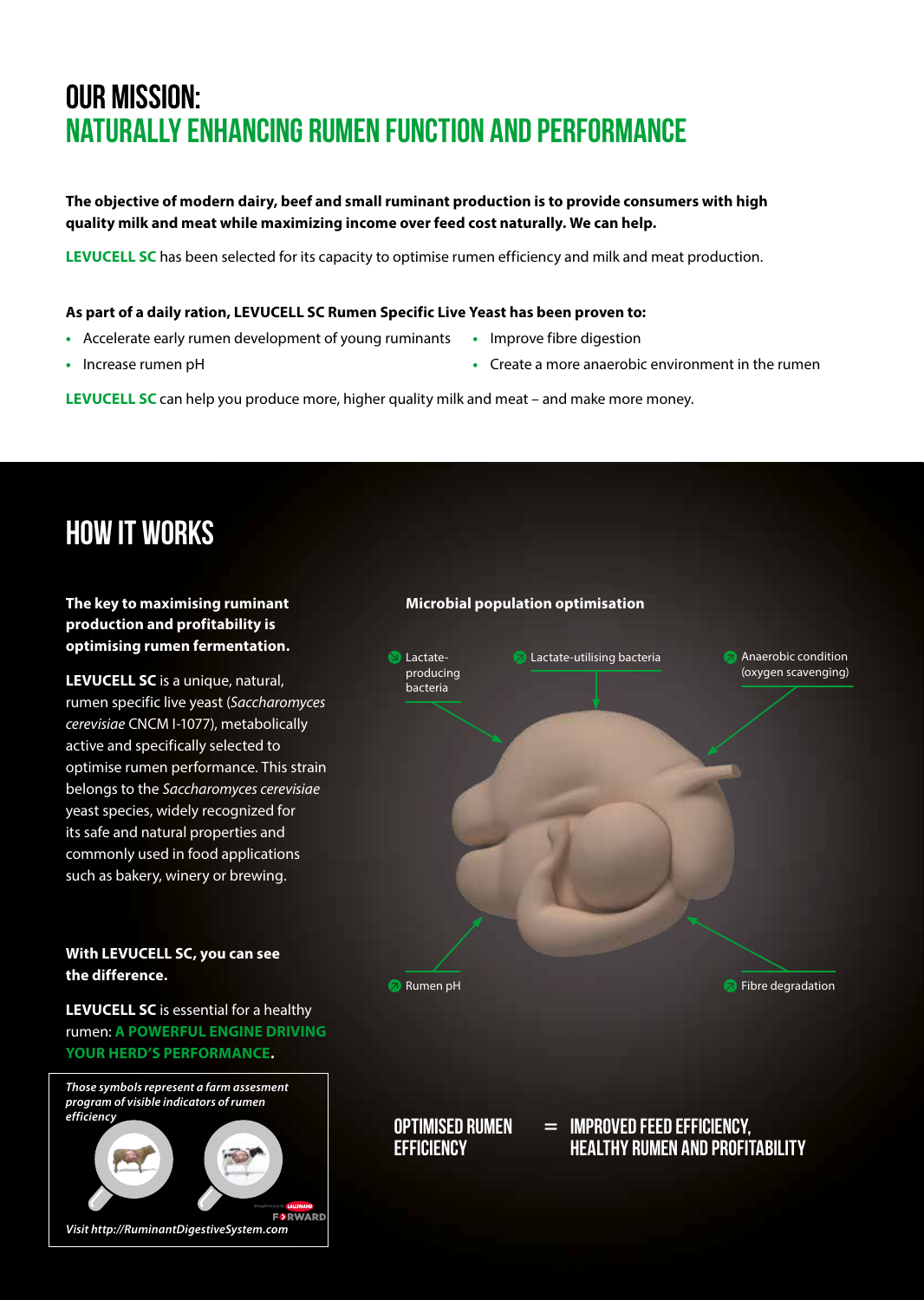

## **MILK-TYPE ANIMALS**





Three weeks during gestation – and all through lactation – **LEVUCELL SC** demonstrates significant and consistent improvements in milk yield and feed efficiency  $(+3\%^{1}$  to  $+7\%^{2})$ .

**LEVUCELL SC** maximises feed digestibility with increased energy per kilogram of feed intake. **LEVUCELL SC** excels during rumenchallenged conditions, improving visible indicators such as eating behavior, body condition and cleanliness.



**ROI 10:1 Based on an improvement of 1.1kg milk per day (0.09kgMS at 8.5%) and \$8/kgMS.)**

### **LEVUCELL SC IMPROVES MILK YIELD (+3%1 UP TO 6%2 ) IN DAIRY COWS**



<sup>1</sup> Global meta-analysis, De Ondarza and Sniffen, 2010 2 Representative results under rumen challenged conditions

### LEVUCELL SC IMPROVES FEED EFFICIENCY (+3%<sup>1</sup>) WITH A **HIGHER EFFECT (+7%2 ) IN CHALLENGING CONDITIONS^**



**Feed LEVUCELL SC Rumen Specific Live Yeast every day and fine-tune your herd to peak efficiency.**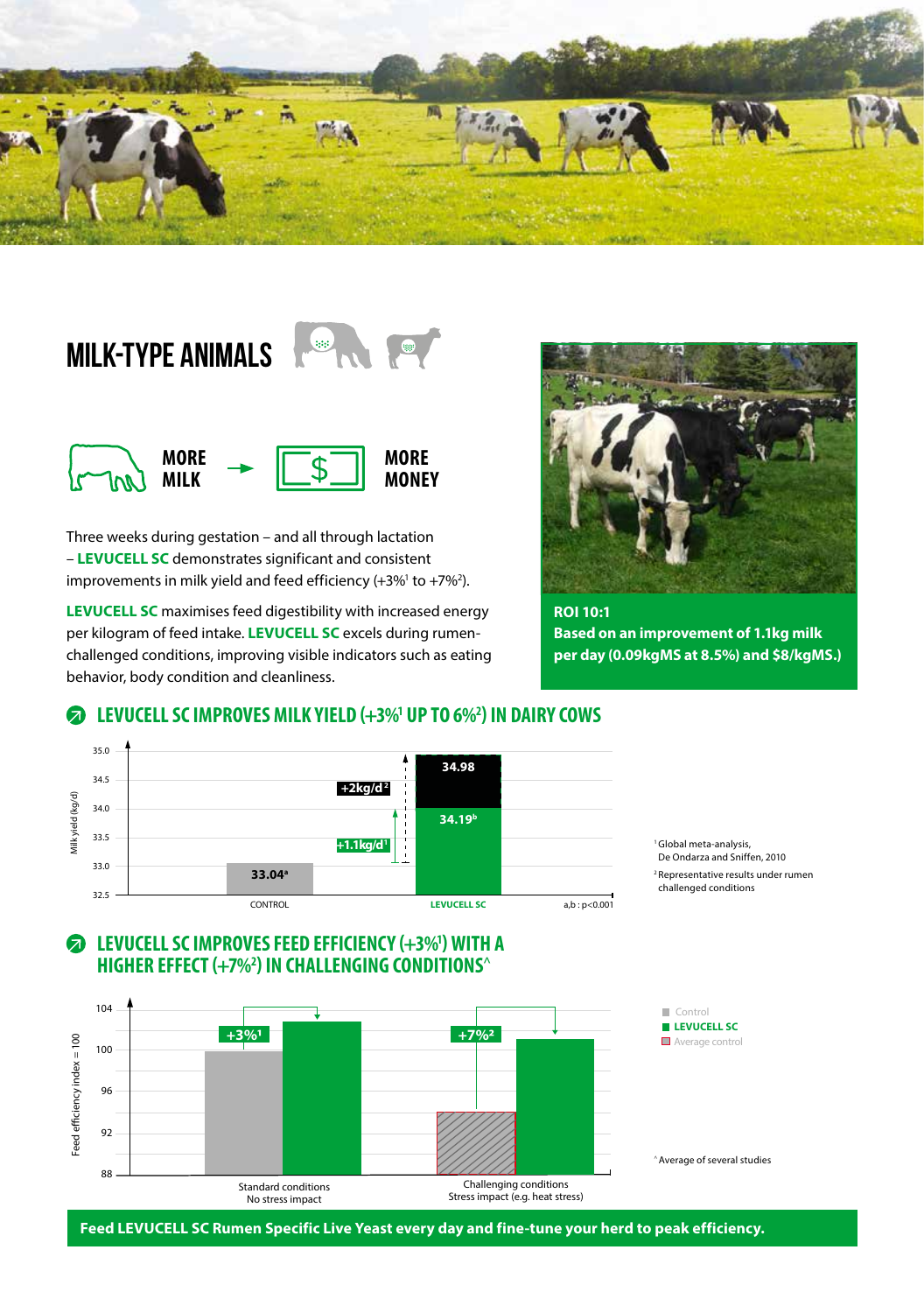### **OPTIMIsE PRODUCTION AND MAKE MORE MONEY!**

**LEVUCELL SC has been shown to improve feed efficiency, milk yield and meat production under rigorous performance trials and field assessments, specifically during challenging conditions. These include heat stress and other environmental factors that can negatively impact herd performance.**



When provided to young ruminants in starter feeds before and after weaning, **LEVUCELL SC** improves feed intake and body weight – and growth homogeneity.



**ROI 5:1 with additional positive longterm consequences for future milk/ meat production (Based on an average rearing cost of \$185)**

#### **LEVUCELL SC INCREASES GROWTH BY 10%1 IN CALVES**



<sup>1</sup> Average of multiple trials: USA UC DAVIS, 2005, , UK farms 2012, IRTA Spain 2015

#### **COLLEVUCELL SC IMPROVES POST-WEANING HOMOGENEITY OF GROWTH**



2 IRTA, Spain, 2015

\*-43% of standard deviation of ADG; p<0.05

#### **Feed LEVUCELL SC Rumen Specific Live Yeast every day and fine-tune your herd to peak efficiency.**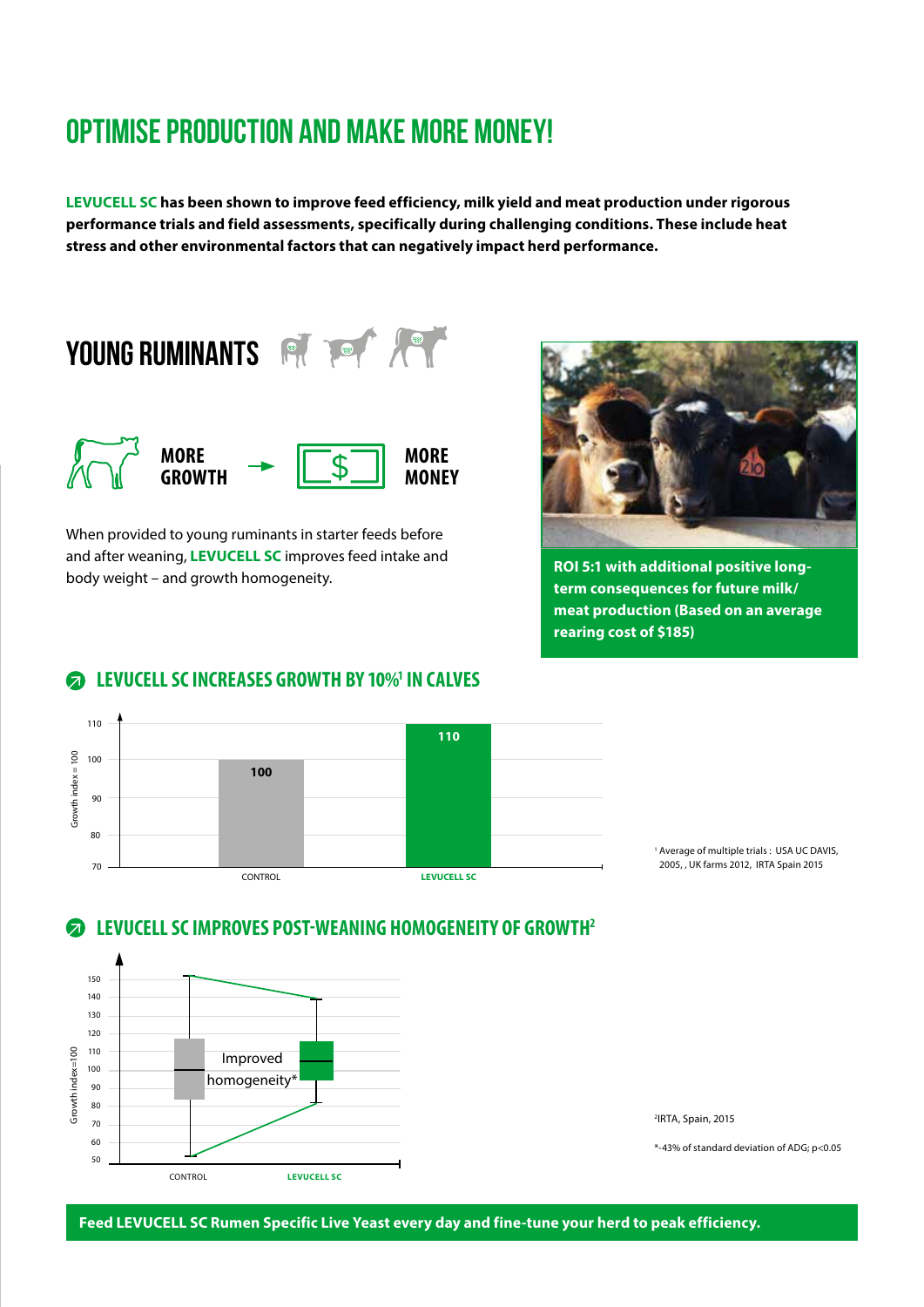

At each stage of beef development, **LEVUCELL SC** shows significant improvements in average daily gain and feed efficiency  $(+3\%^{1}$  to  $+6\%^{2})$ . It excels during rumen-challenging periods by improving visible signs such as eating behavior, nervousness and cleanliness.





<sup>1</sup> Meta-analysis results (Erasmus & Leviton, 2009) performed in standard conditions <sup>2</sup> Trials results performed under

rumen challenged conditions



**ROI 3:1 Based on +0.07kg improvement in ADG at a \$2.50/kg LWT schedule**

#### LEVUCELL SC IMPROVES FEED EFFICIENCY (+3%<sup>1</sup>) WITH A **HIGHER EFFECT (+6%2 ) IN CHALLENGING CONDITIONS**





### **LEVUCELL SC GIVES YOU MORE…**



- **•** Documented in more than 100 international independent scientific publications
- **•** Validated through studies at leading research centers
- **•** Unique coated and patented TITAN technology for best activity with pelleted feed



- **•** Documented performance across all stages of production
- **•** Up to 7% more milk
- **•** Up to 6% more meat



- **•** Get more power out of the rumen
- **•** Improve feed efficiency: more milk and meat with same amount of feed.
- **•** Improve profitability

\* Per unit of feed